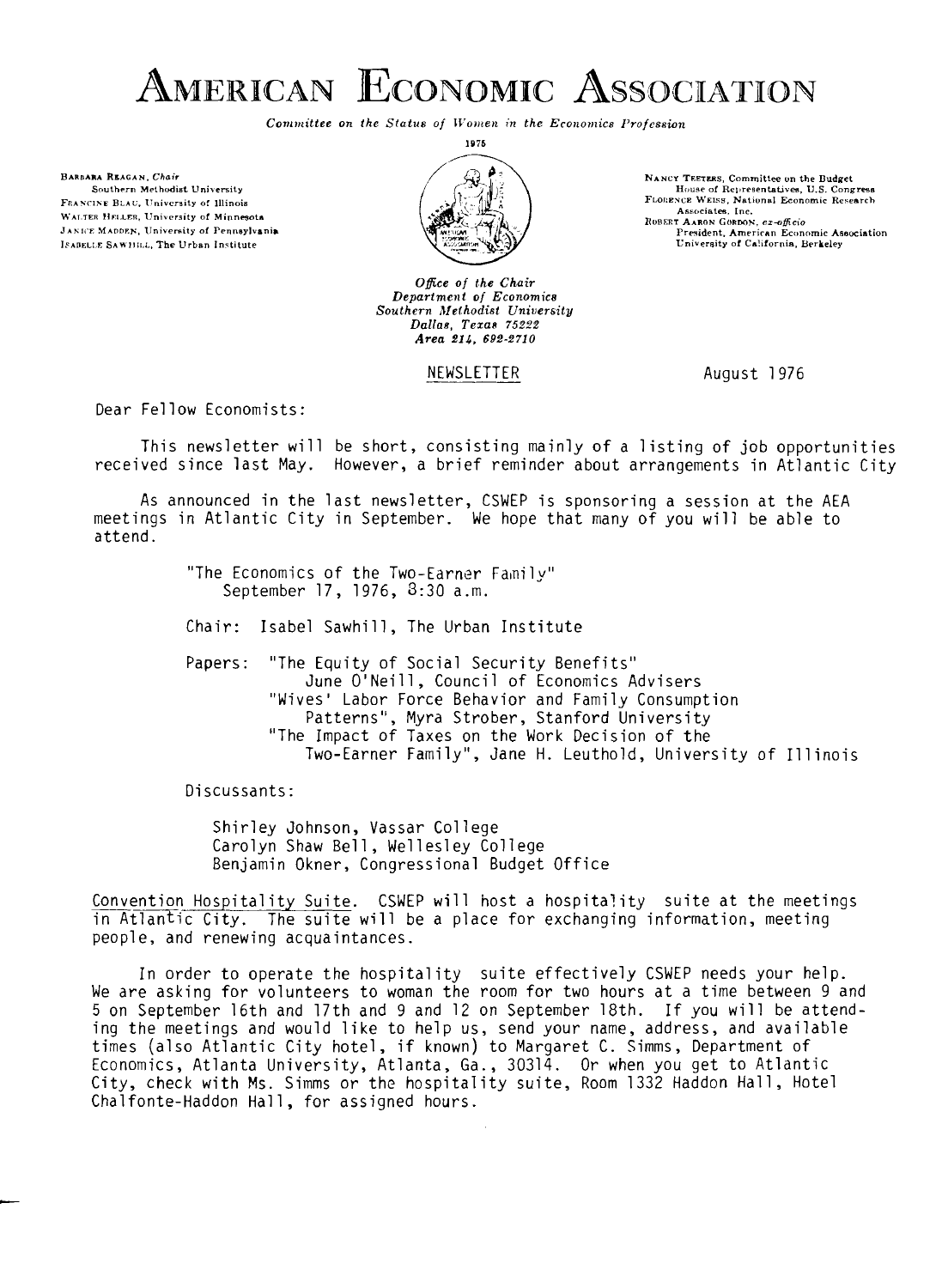Newsletter  $-2-$ 

Carter Economic Advisers. It is with pleasure that we note that Carolyn Shaw Bell is a member of the economic advisory group to Governor Carter.

Changes in addresses and inquiries about obtaining print-outs from the roster should be directed to: Janice Madden, Department of Regional Science, 3718 Locust St., Philadelphia, Penna. 19104. Items of interest that you vould like to have considered for the newsletter and notices of employment opportunities should be forwarded to Nancy Teeters, Committee on the Budget, U. S. House of Representatives, BOB Annex Room 221, Washington, D. C. 20515. All other inquiries concerning the Committee should be directed to Barbara Reagan, Department of Economics, Southern Methodist University, Dallas, Texas 75222.

#### JOB OPPORTUNITIES - August 1976

# OOB OPPORTUNITIES - August 1976<br>COLLEGE OF BUSINESS, STATE UNIVERSITY, ARKANSAS 72467<br>Chairperson. Division of General Business and Eco

Chairperson, Division of General Business and Economics,Ph.D. in economics, finance, business administration or real estate and insurance disciplines required and strong teaching record at college level desired. Administrative experience in either academic or business fields preferred. Send letter of application and detailed resume to Dr. L. E. Talbert, Dean, Drawer 0 at above address.

#### PITZER COLLEGE, CLAIREMONT, CALIFORNIA 91711

Assistant Professor beginning September 1976 for temporary one year replacement. Strong background in micro and applied economics. Ph.D. and teaching experience desired. Send letters of application and curriculum vitae to Albert Schwartz, Dean of Faculty at above address.

#### CALIFORNIA STATE COLLEGE, SONOMA, ROHNERT PARK, CALIFORNIA 94928

Temporary position for spring semester 1977, beginning January 26, 1977. Classroom teaching of 12 hours per week. Teaching responsibilities include: Introduction to Economics, Political Economics and seminar. All- butdissertation in Economics req. Evidence of ability to design and execute college level courses **in** Economics necessary. Send letter of intention and cirriculum vitae by October 15, 1976 to: Victor Garlin, Chairman, Nept. of Economics, at above address.

#### UNIVERSITY OF FLORIDA, GAINESVILLE, FLORIDA 32601

University seeks replacement for its Director of the Center of Latin American studies. Basic job specifications include: well established scholarly reputation as evidenced by publications, multi-disciplinary interests and participation in multi-disciplinary research projects or programs, field experience in Latin America, administrative experience and fluency in Spanish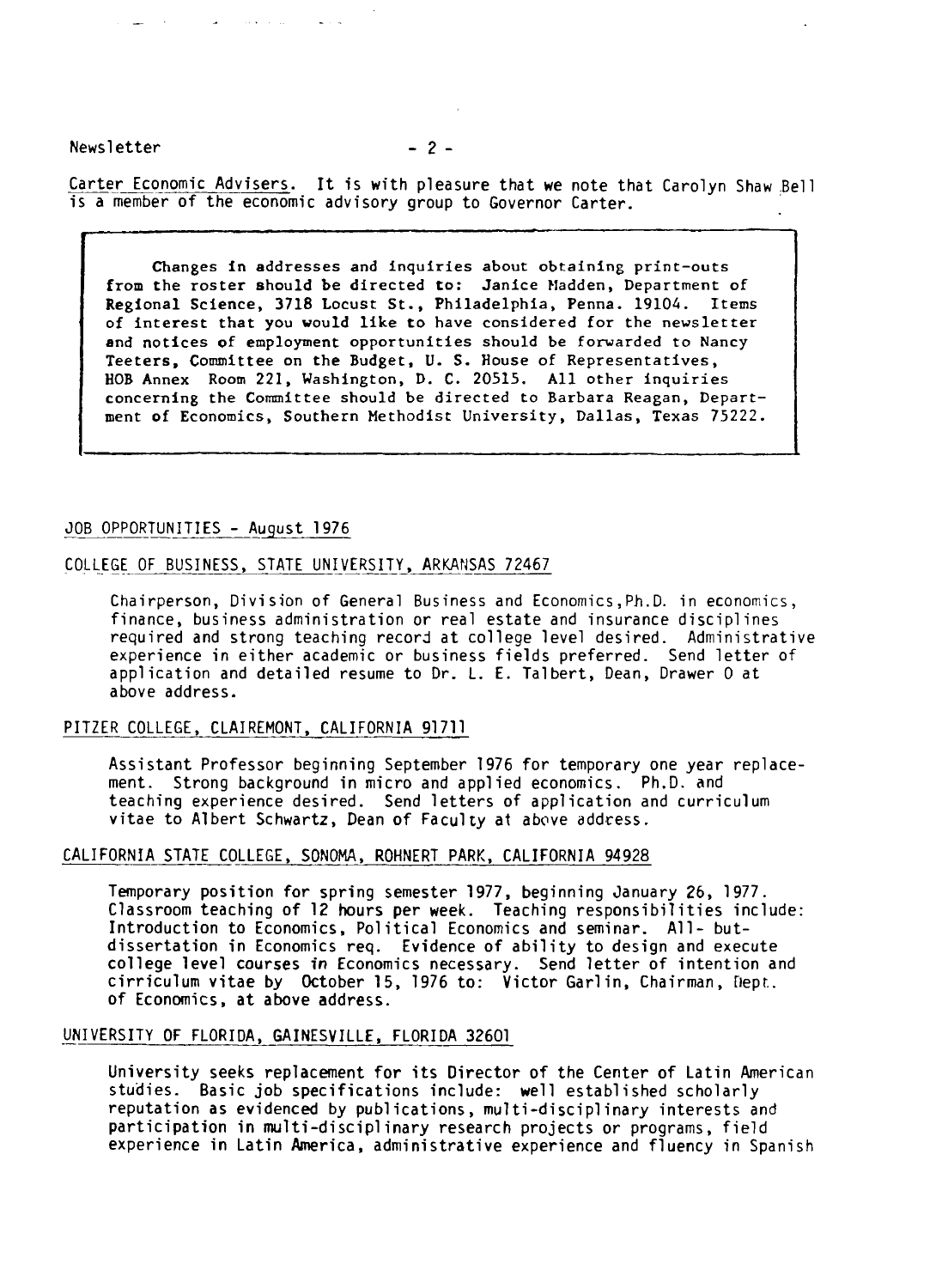#### JOB OPPORTUNlTIES - August 1976 **-3-**

and/or Portuguese. Salary comensurate with qualifications. Send list of qual ifications, curricul um vitae and four references to : Chairman, Search Comnittee, Center for Latin American Studies, 319 Grinter Hall at above address.

#### THE EAST-WEST COMMUNICATION INSTITUTE, 1777 EAST-WEST ROAD, HONOLULU, HAWAII 96822

Research Associate Economist at grade 12 or 13. Starting salary ranges from \$19,386 to \$22,906, plus 12½% cost-of-living adjustment. Required qualifications: PhD. or equivalent in economics or communication with specialization in development economics or development communication. At least four years post-doctoral research experience and signifcant research contributions in economics of comnunication beyond the PhD. are required for grade 12. At least eight years of experience beyond the PhD. are required for grade 13. Send credentials to: Personnel Division, Office of Administration.

#### DEPARTMENT OF ECONOMICS, UNIVERSITY OF ILLINOIS at CHICAGO CIRCLE, CHICAGO, ILL. 60680

Assistant or Full Professor. Primary field of interest should be in pure or applied theory in one or more of the following areas: macro and growth theory, structural analysis applied to American economy or theory of collective choice. Pb.0. required. Send appl ications to: George Rosen, Head, Box 4348 at above address.

#### SOUTHERN ILLINOIS UNIVERSITY, EDWARDSVILLE, ILLINOIS 62025

Applications and nominations for the position of President, should be submitted to Chairperson. Presidential Search Cormittee, Campus Box 92, Southern Illinois University, Edwardsville, Illinois 62026.

#### UNIVERSITY OF NORTHERN IOWA, CEDAR FALLS, IOWA 50613

Faculty teaching appointment in Department of Economics. Beginning fall semester 1976 or January 1977. Applications are invited from individuals with majors in at least one of the following areas: regional or resource economics history of thought, and economic theory. Ph.D. required for tenure-track appointment ABD's with outstanding potential will be considered. Send vitae, graduate study transcripts and three names for reference to: Dr. Wylie Anderson, Head Department of Economics, at above address.

#### KANSAS STATE UNIVERSITY, MANHATTAN, KANSAS 66506

Temporary Assistant Professor or temporary Instructor position open for fall 1976. Nine credit hour load in labor and introductory economics. Ph.D. and teaching experience preferred. Equal Opportunity. Employer contact: Prof. Paul L. Kelley, Head. Dept. of Economics, 341 Waters Hall, at above address.

#### UNIVERSITY OF MAINE-ORONO, ORONO, MAINE 04473

Asst. Professor of Agricultural and Resource Economics, for fiscal year appointment. Ph..D. in agricultural economics or economics required. Strong academic preparation in land resource economics, location theory and institutional economics necessary. Teaching and research are responsibilities. Salary comnensurate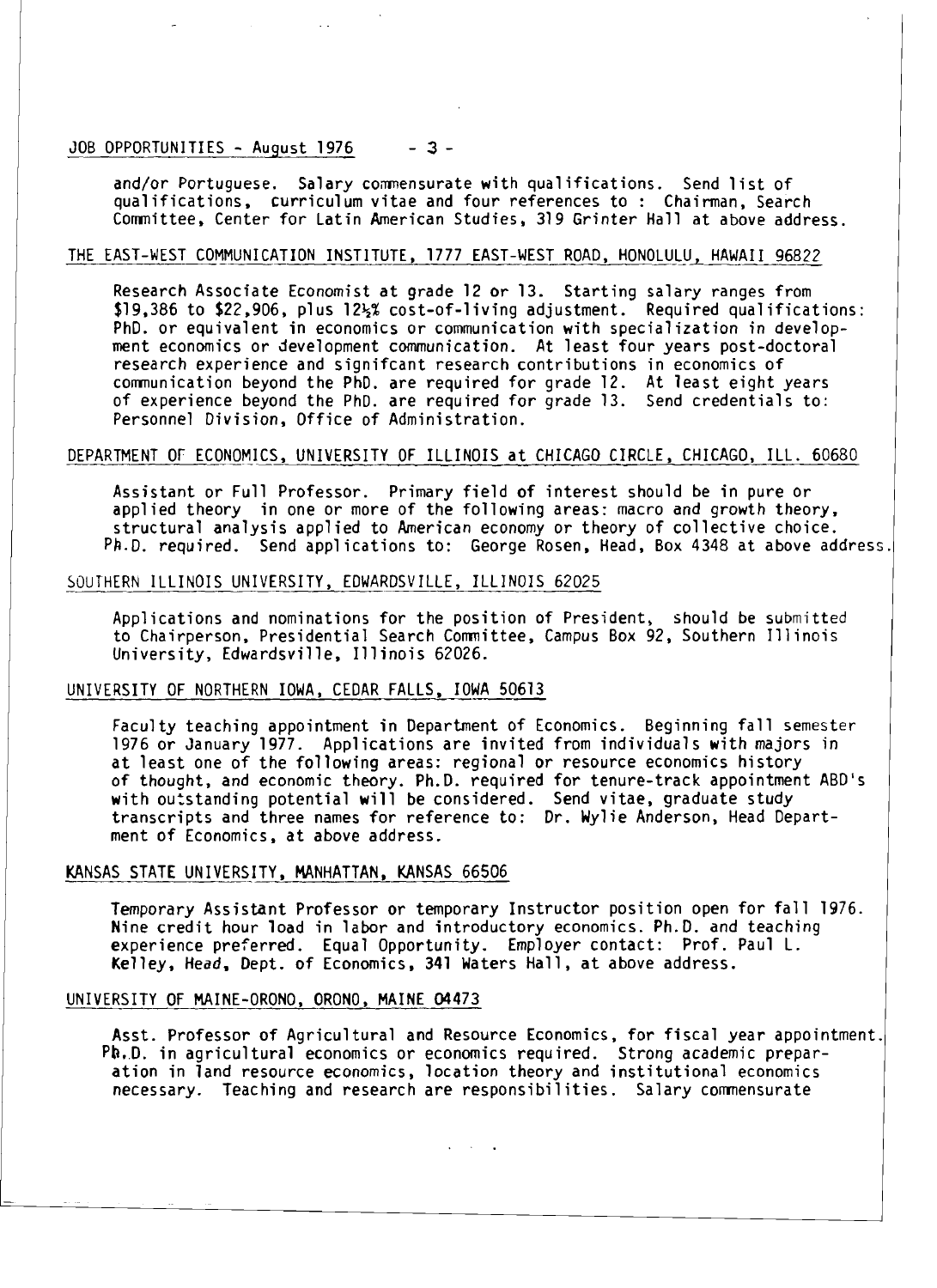# oubled by Depondant 1976 1976<br>1976 --- John Michael Standands<br>1976 --- John Michael Standands Australians<br>1989 -- John Michael Standands Andrew Michael Standands<br>1989 -- Sendands Arabs Andrew Michael Standands Anders

with experience. Send academic transcripts, names of three references and personal resume to: Dr. Johannes Del phendahl , Chairman, Dept. of Agricultural and Resource Economics, 206 Winslow Hall at above address. (Application: deadline is August 31).

#### BOSTON UNIVERSITY, 270 BAY STATE ROAD, BOSTON, MASSACHUSETTS 02215

The Economics Department of Boston University seeks non-tenured appointments in fields of public finance/fiscal policy, int'l. trade/int'l. finance, money and banking, micro-economic theory and econometrics. Must have potential for creative scholorship as well as teaching ability. Contact: Chairman, Appointments Comnittee, Department of Economics, at above address.

#### JAMES MADISON COLLEGE, MICHIGAN STATE UNIVERSITY, EAST LANSING, MICHIGAN 48824

Tenure-track assistant professor in economics, beginning in 1977-1978 academic year. Teaching needs required in all of the following areas: urban economics, the evaluation and assessment of social programs and policies and the application of economic principles to the solution of various social problems. Prime emphasis is placed on commitment to undergraduate teaching. Representative will be available for interview at AEA meetings in Atlantic City in September 1976. Send vitae and references to: Dean Robert Banks, 367 South Case Hall, at above address.

#### MOORHEAD STATE UNIVERSITY, MOORHEAD, MINNESOTA 56560

Assistant or Associate Professor. Teaching responsibilities include: Principles, Intermediate and Advanced Macro-economics and Quantitive Economics,PH.D. in economics required and evidence of/or potential for strong teaching is necessary. Salary comnensurate with experience. Apply to: Dr. Daniel Knighton, Chairperson, Department of Economics at above address.

#### CORNELL UNIVERSITY, 102 WARREN HALL, ITHACA, NEW YORK 14853

Assistant Professor of Agricultural Economics. Production Economics and business management. Initial responsibilities will be sixty percent teaching and forty percent research. Salary comnensurate with rank and experience. Send applications and credentials to: Prof. Olan Forker, Chairman, Department **of**  Agricultural Economics. at above address.

#### NORTH AMERICAN RECRUITMENT OFFICE, UNITED NATIONS, NEW YORK, NEW YORK 10017

Positions of Women Experts for United Nations Overseas Assignments open. Toplevel professional women with solid academic backgrounds and ten years minimum practical experience. Contact: Leslie Schenk at above address.

#### STATE UNIVERSITY COLLEGE, POTSDAM, NEW YORK 13676

والمناصبات

Assistant Professor - Economics. Teach undergraduate courses in two or more fields of specialization: economic theory, quantitative methods, corporation finance, economics of performing arts. Ph.D. in Economics required; full-time teaching experience. Tenurable position. Salary \$13,500 - \$14,500. Send credentials to Dr. Austin Spencer, SUNY, Box 620, Potsdam, New York 13676.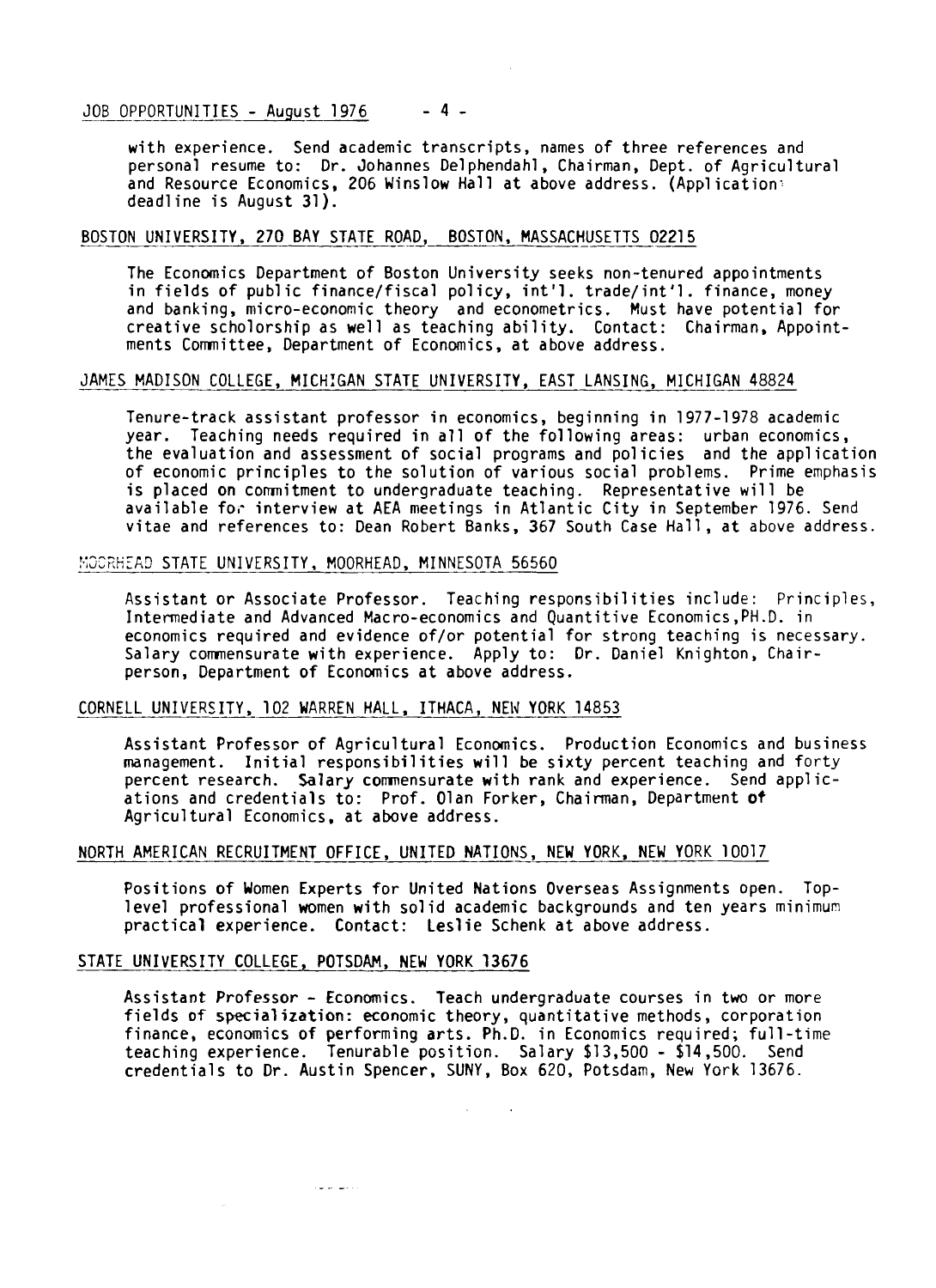#### UNIVERSITY OF NORTH CAROLINA - CHAPEL HILL, CHAPEL HILL, NORTH CAROLINA 27514

Assistant/Associate Professor in International Monetary Economics with extensive quantitative training. PhD. and research potential required. Teaching responsibilities include graduate and undergraduate level, supervision of dissertation research, and capability to teach courses at any level in theoretical or applied econometrics. Open for Fall 1977.

Assistant/Associate Professor in History of Economics. For Assistant Professor, completion of PhD. by sumner 1977, evidence of research potential and teaching experience required. Associate Professor requires commitment to excellent teaching, publications record in economic journals and important research. Teaching responsibilities include graduate and undergraduate courses and capability to teach undergraduate courses in one other area Open for Fall 1977.

Assistant Professor in Public Policy with emphasis in Resource Economics. Must be able to teach undergraduate courses in another area. PhD., research potential and some teaching experience required.

Assistant/Associate Professor in Economic Theory with extensive mathematical training. Capability to teach undergraduate courses in another area. Ph.D., research potential and some teaching experience required.

For all four positions send curriculum vitae to: Professor James Murphy, Chairman, Department of Economics, Gardner Hall, 017 A at above address. All positions subject to budget approval.

#### HEIDELBERG COLLEGE, TIFFIN, OHIO 44883

Business or Managerial Economics - Teach and aid further development of a major in business and interdepartmental major in management science. Teaching includes: Introductory Economics, Economics of the Firm and other subjects depending on interest. PhD. or D.B.A. Rank and salary comnensurate with experience. Contact: Dean Arthur Porter, at above address.

#### ANTIOCH COLLEGE, YELLOW SPRINGS, OHIO 45387

Administration: Administration of profit and non-profit organizations, accounting and finance. Antioch is an affi rmative Action/Equal Employment Opportunity Employer and encourages applications from minorities and women. Send resumes to Personnel Department at above address.

#### UNIVERSITY OF OREGON, EUGENE, OREGON 97403

 $\ddot{\ddag}$ 

Assistant Professorship - Begin September 1977. Applicants should have experience in applied econometric research, and the ability to assist undergraduate **and grdduate** students **in** formulating research projects. Ability to teach **beginning and** intermediate level economic analysis courses. Subjectmatter special ization is flexible but resource-environmental economics preferred. Letters of application with vitae and three letters of reference should be sent to: Personnel Comnittee, Department of Economics, at above address.

 $\mathbf{v}$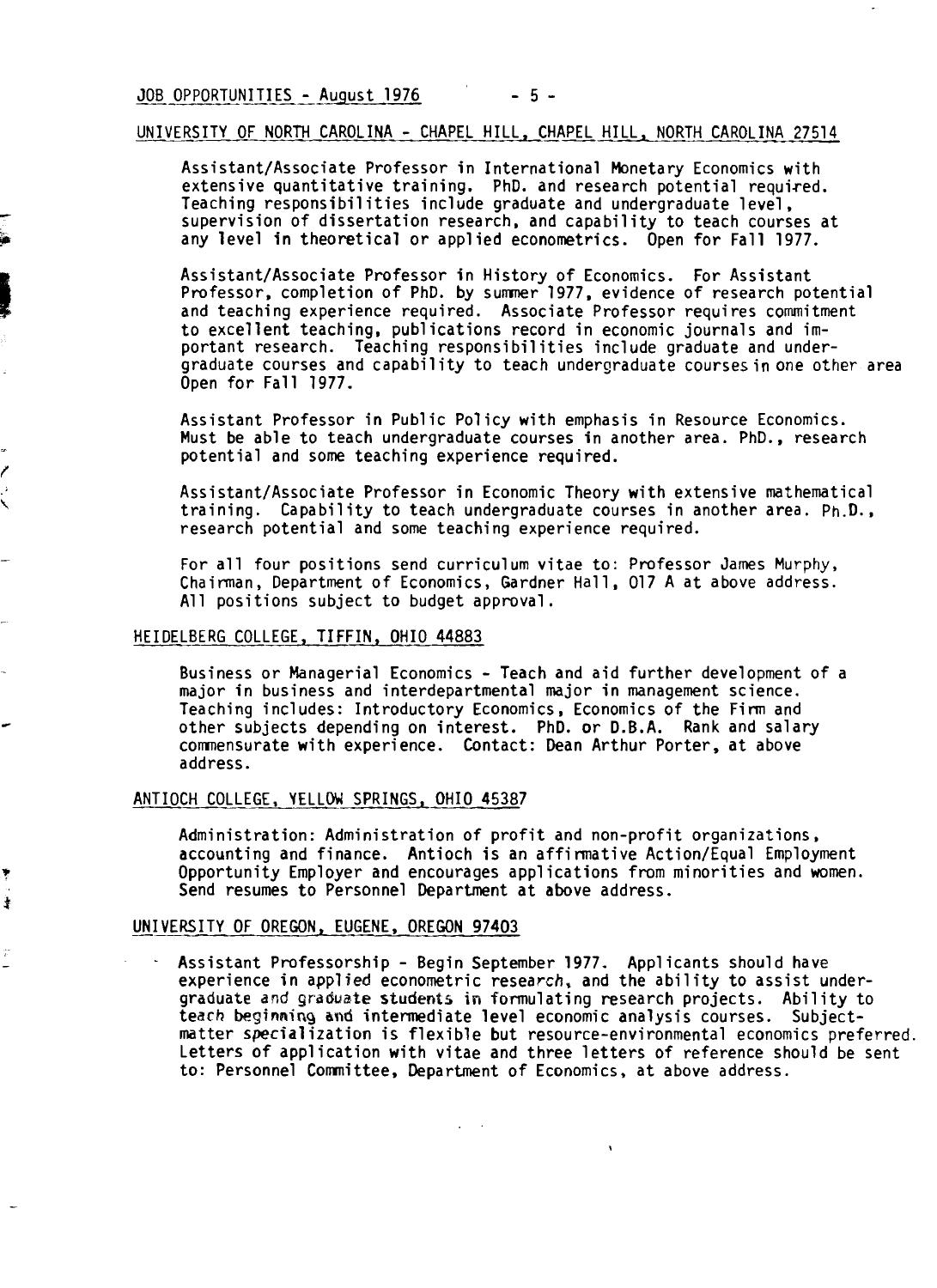#### UNIVERSITY OF PENNSYLVANIA, PHILADELPHIA, PENNSYLVANIA 19174

Several assistant professor positions for Fall 1977. Four year appointments with classload of four courses per year at undergraduate/graduate level. Primary qualification is exceptional in teaching and of research accomplishment and potential. Wide range of field available. Inquiries should be sent to: 01 iver Will iamson,'Department of Economics, 3718 Locust Walk, at above address.

#### THE UNIVERSITY OF PITTSBURGH, PITTSBURGH, PENNSYLVANIA 15260

Position - Associate Provost for Research to serve as a senior administrator and academic leader of research and policy development. Qua1 ifications academic background and major research appropriate for playing a leadership role, experience with federal or other funding, and familiarity with proposal development and accounting practices relating to research. Salary would be commensurate with experience and qualtfications. Send nominations and appl ications to Provost Rhoten Smith, 801 Cathedral of Learning, University of Pittsburgh, Pennsylvania 15260.

Position of Director of Research Service Center. Salary will be comnensurate with experience and qualifications. Nominations and applications may be sent to Provost Rhoten Smith, at above address.

#### WEST CHESTER STATE COLLEGE, WEST CHESTER, PENNSYLVANIA 19380

Position open for Dean of the School of Social and Behavioral Sciences. Dean is responsible for the coordination, supervision and evaluation of the academic programs of the school's departments. Also responsible for leadership in curriculum and interdisciplinary program development and budget preparation. Classified as "management." Must have earned doctorate in one of the social or behavioral sciences, academic achievement in teaching, research and publication in one of the sciences and administrative experience in higher education. Salary dependent on experience. Application deadline is October 1, 1976. Send letter of application, curriculum vitae credentials and letters of recommendation to: Charles Grassel, Chairman, Search Cornittee, at above address.

#### COLLEGE OF BUSINESS ADMINISTRATION, EAST TEXAS STATE UNIVERSITY, COMMERCE, TEXAS 75428

Instructor - Economics and Finance. Seeking a faculty member with Master's or doctorate degree in Economics to begin Fall Semester 1976. Salary dependent upon education and experience. Contact: W. L. Dorries, Head Department of Economics and Finance at above address.

#### FEDERAL RESERVE BANK OF DALLAS, DALLAS,TEXAS 75222

One position open for an economist specializing in the field of bank structure to conduct basic research on bank holding companies, regulation and competition in banking, measures of **bank** structure and performance, foreign banking activity, and capital adequacy of banks.

Another opening for an economist specializing in the field of macroeconomic forecasting. Ph.D. required. Contact: Adrian Throop, Research Officer,Station K.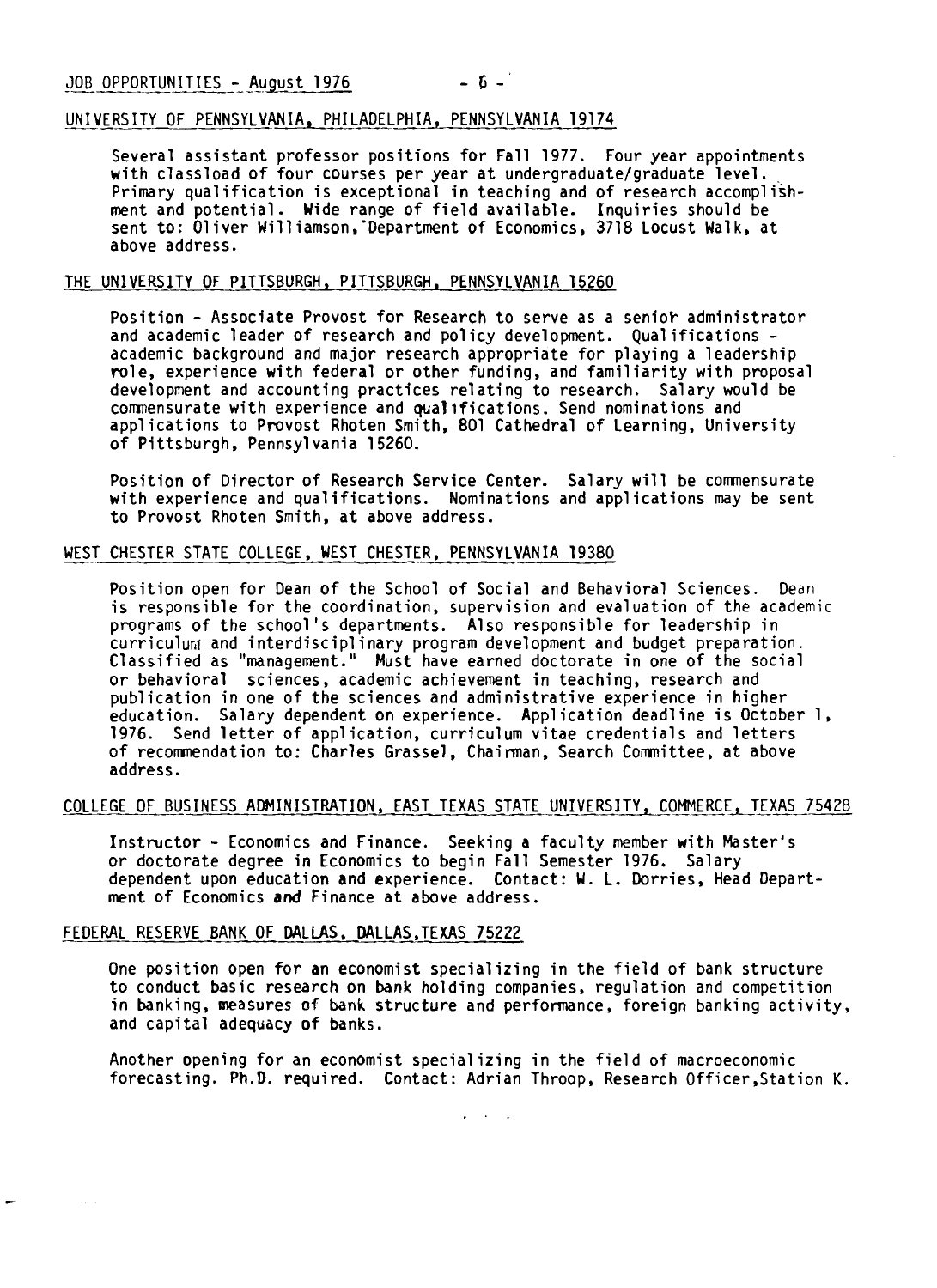JOB OPPORTUNITIES - August  $1976 - 7 -$ 

#### WASHINGTON STATE UNIVERSITY, PULLMAN, WASHINGTON 99163

One position for assistant professor beginning fall 1977. Ph.D. dissertation completed or near completion. Primary specialization in theory, or urban - regional required. Strong seconddry >nterest in economic statistics necessary. Application deadline is September 30, 1976. Contact Robert Wallace, Chairman, Department of Economics at above address for an appointment to interview at meetings of Allied Social Science Associaiton in Atlantic City, N.J. on September 16, 1976.

#### THE AMERICAN UNIVERSITY, WASHINGTON, D. C. 20016

Position as Provost-Chief Administrative Officer of the University. Qualifications - strong academic credentials, substantial administrative experience, preferably in higher education. Demonstrated supervisory ability. Applications and nominations should be sent to the Office of the President and should include current vitae and related credendtials.

#### INTERNATIONAL TRADE COMMISSION, WASHINGTON, D. C. 20536

Position: International Economist, GS-110-9/11 (maybe filled as Economist, GS-110-7), Office of Special Adviser for Trade Agreements. To qualify at the 65-7 level applicants must have a B.A. degree plus one year of specialized experience or one year of graduate education. Two years of education and/or experience to qualify at the GS-9 level, three years at the GS-11 level. Send an SF-171 to Office of Personnel and Management Systems, U. 5. International Trade Commission, 701 E Street N, W., Washington, D. C. 20436.

#### INTERNATIONAL TRADE COMMISSION, WASHINGTON, D. C. 20436

Position: Financial Manager, 65-505-13, Office of the Executive, Office of Financial Management. Duties will include development and implementation of financial and budget policies and systems, cost accounting policies and procedures. Applicants must have had at ?east three years of general and three years of specialized experienced as outlined in Civil Service Commission, Handbook X-118. The experience should also include supervisory or administrative responsibilities. Applicants with Civil Service status must have served at least one year at the 65-12 level. Send SF-171 to Office of Personnel and Management Systems, U. S. International Trade Comnission, 701 E Street, N. W., Washington, D. C. 20436.

#### NATIONAL INSTITUTE OF EDUCATION, 1200 19th Street, N. W., WASHINGTON, D. C. 20208

Position in Education and Work Group, Education and Career Access Division, that involves selecting and developing alternative financially financing mechanisms for improving the access of youth and adults to post-secondary education and training. Qualifying experience should include: (1) 3 years of general work experience; related social science courses may be substituted for one year of experience. (2) at least 30 hours of graduate level instruction in economics, statistics and/or research methodology. Submit SF-171 to Personnel Office, Att: Susan Black, Room 642. Tel. (202) 254-5450.

 $\sigma_{\rm{eff}}=0.01$  and  $\sigma_{\rm{eff}}=0.01$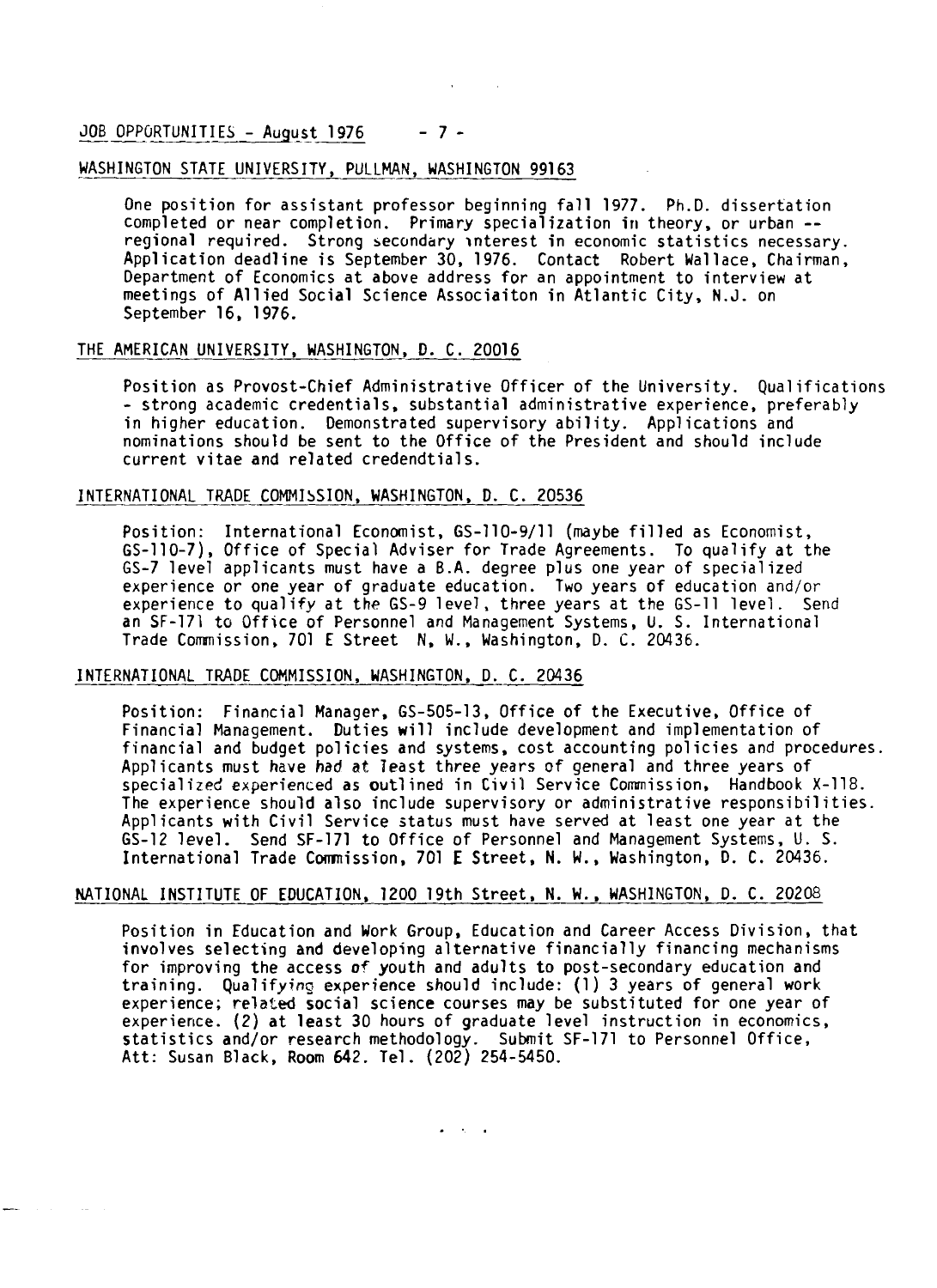#### JOB OPPORTUNITIES - August 1976 - 8 -

#### UTAH STATE UNIVERSITY, LOGAN, UTAH 84322

Nominations and applications for the position of Dean of the College of Business. Salary will be open and competitive on a national basis. Send curriculum vitae and names and addresses of three references to: Ralph M. Johnson, Dean, Chairman, Selection Committee, College of Science, Utah State University, Logan, Utah 84322.

#### DEPARTMENT OF AGRICULTURAL AND FOOD ECONOMICS, COLLEGE OF AGRICULTURAL SCIENCES UNIVERSITY OF DELAWARE, NEWARK, DELAWARE 19711

Position of Research Associate with responsibility of assisting faculty with research studies. Qualifications include M.S. degree in Agricultural Economics. Salary is commensurate with training and experience. Contact: Dr. R. C. Smith, Chairman.

#### THE DEPARTMENT OF ECONOMICS, UNIVERSITY OF MAINE, ORONO, MAINE 04473

Faculty position. The candidate must be equipped by academic training to teach a graduate level course in econometrics. Responsiblities will include teaching econometrics and principles of economics. Appointment will be for one year. Candidates should have a Ph.D. degree or be close to completion. The rank for the position is assistant professor and the salary would range from \$12,000 to \$15,000 depending upon qualifications. Contact: John D. Coupe, Chairman, Department of Economics, 215 Stevens Halls, University of Maine, Orono, Maine.

### ا<br>SAINT SAINT OLAF COLLEGE, NORTHFIELD, MINNESOTA 55057

Opening in Econimics Department for a permanent full-time instructor or asst. professor beginning September 1977. Doctorate 1977. Doctorate expected and some teaching experience desirable. Salary competitive and commensurate with education and experience. Send vitae and other pertinent data in anticipation of possible interview at Atlantic City **kiA** Meeting. Contact: Prof. Frank W. Gery, Chairperson, Economics Department, at above address.

## OF POSSIBLE INTERVIEW AT ATTANTIC CITY ARE MEETING. CONTACT: Prof. Frank W.<br>Gery, Chairperson, Economics Department, at above address.<br>THE CENTER FOR CONSUMER RESEARCH, DEPARTMENT OF NUTRITION, UNIVERSITY OF CALIFORNIA,<br>DA uery, Unairperson, Economi<br>E CENTER FOR CONSUMER RESEAR<br>DAVIS, CALIFORNIA 95616

Position as Director of Center (half-time) who will also hold a tenured professorship (Associate or Full) in an appropriate academic department in any college. Salary is commensurate with the 11-month faculty scale. Applicants should submit a resume, including bib1 iography, transcripts, three letters of recommendation and a 1M to 5M word statement of her/his role in the development of a Center for Consumer Research to: S. C. Weir, at the above address.

#### OHIO STATE UNIVERSITY, DEPARTMENT OF ECONOMICS, COLUMBUS, OHIO 43210

Two or three openings for visiting assistant professors for the academic year 1977 - 1978 and possibly one or two reg-lar junior appointments. Rank would be as Assistant Professor if Ph.D. is completed by September 1, 1977. If Ph.D. is not completed by that date, rank would be as instructor. Salary range will be \$14,500 to \$15,500 with Ph.D., applicants should send vita, letters of reference, and brief sumnary of their these to: Prof. Ernest Baltensperger at above address.